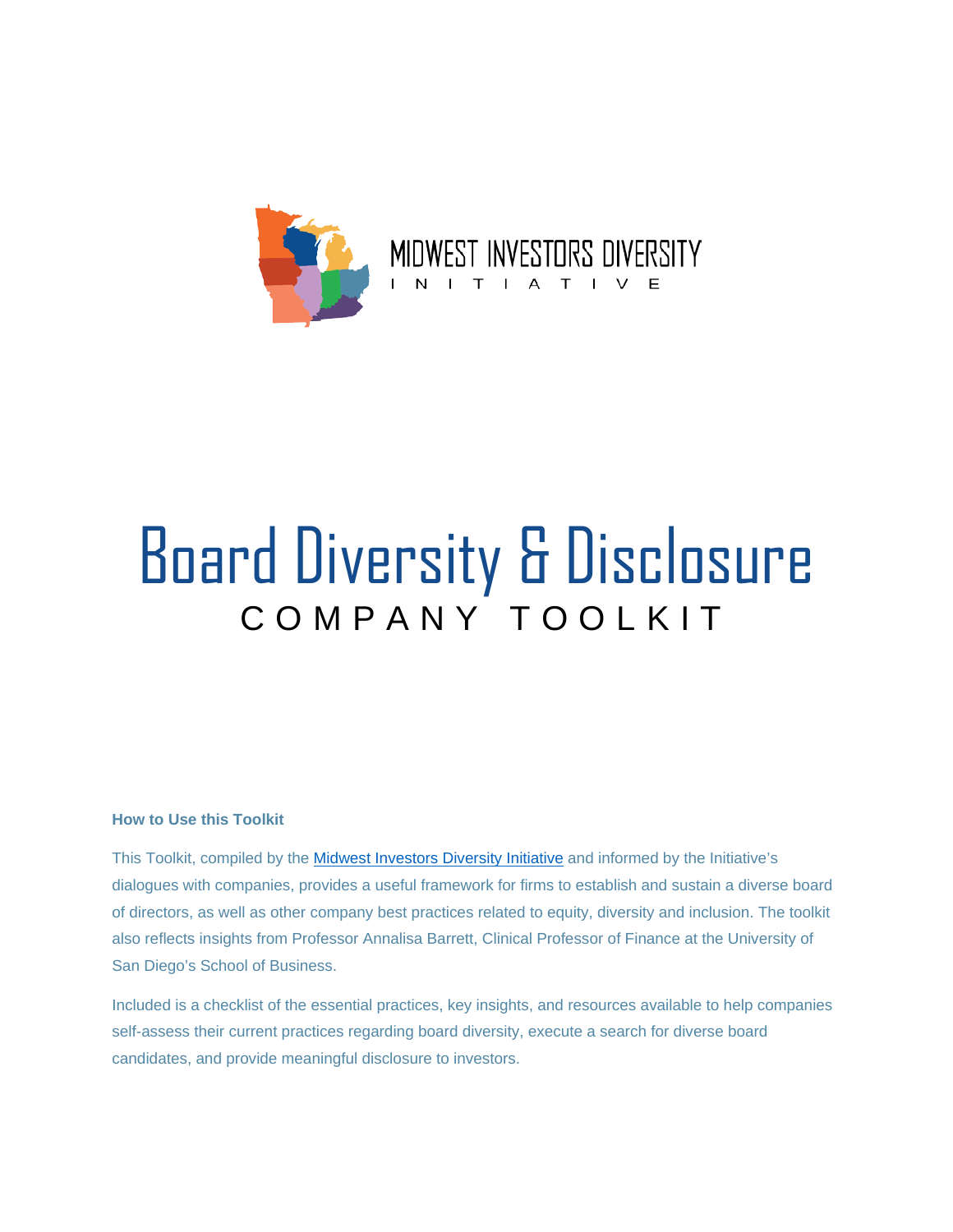# **WHY BOARD DIVERSITY MATTERS**

#### **It All Starts with the Board**

Successful boards make for successful companies, and research indicates boards that embrace the strategic value of diversity are better structured for sustainable financial success.

#### **Diversity is Good for Business**

A wealth of research shows diversity benefits corporate decision-making and company performance. Companies with diverse boards are more likely to have strong financial performance, and fewer instances of bribery, corruption, shareholder concerns, and fraud. <sup>1</sup> Diversity is inclusive of, but not limited to, skill sets, professional backgrounds, gender, race, ethnicity, age, culture and LGBTQ status.

#### **Business Leaders, Investors, and Experts Agree**

Executives, scholars, and major investment firms such as State Street Global Advisors, BlackRock, and Vanguard strongly endorse the link between diversity and board effectiveness, and the creation of longterm shareholder value.

# **CHECKLIST FOR ASSESSING AND INCREASING BOARD DIVERSITY**

Many companies have a commitment to increase board diversity but face challenges with the practical implementation. To that end, companies may consider implementing the following essential practices.

## **PRACTICE #1: ADOPT A DIVERSE SEARCH POLICY**

#### **Nominating and Governance Committee Charter Policy ("Rooney Rule")**

The board's Nominating and Governance Committee Charter should formally adopt a policy requiring director searches to include (but need not be limited to) women and minorities in the initial list of qualified candidates for every open board seat. Sample language is included below and more examples can be found in Practice #4.

*"Require the initial list of candidates from which new management-supported director nominees are chosen (the "Initial List") by the Nominating and Governance Committee Charter include (but need not be limited to) qualified women and minority candidates.*

<sup>&</sup>lt;sup>1</sup> Hunt, Vivian. "Why Diversity Matters." McKinsey & Company. January 2015[. https://www.mckinsey.com/business-functions/organization/our](https://www.mckinsey.com/business-functions/organization/our-insights/why-diversity-matters)[insights/why-diversity-matters;](https://www.mckinsey.com/business-functions/organization/our-insights/why-diversity-matters) 

Eastman, Meggin, Damion Rallis, and Gaia Mazzucchelli. "The Tipping Point: Women on Boards and Financial Performance." MSCI. December 2016[. https://www.msci.com/documents/10199/fd1f8228-cc07-4789-acee-3f9ed97ee8bb;](https://www.msci.com/documents/10199/fd1f8228-cc07-4789-acee-3f9ed97ee8bb)

Lee, Linda-Eling, Ric Marshall, Damion Rallis, and Matt Moscardi. "Women on Boards: Global Trends in Gender Diversity on Corporate Boards." MSCI. November 2015.<https://www.msci.com/documents/10199/04b6f646-d638-4878-9c61-4eb91748a82b>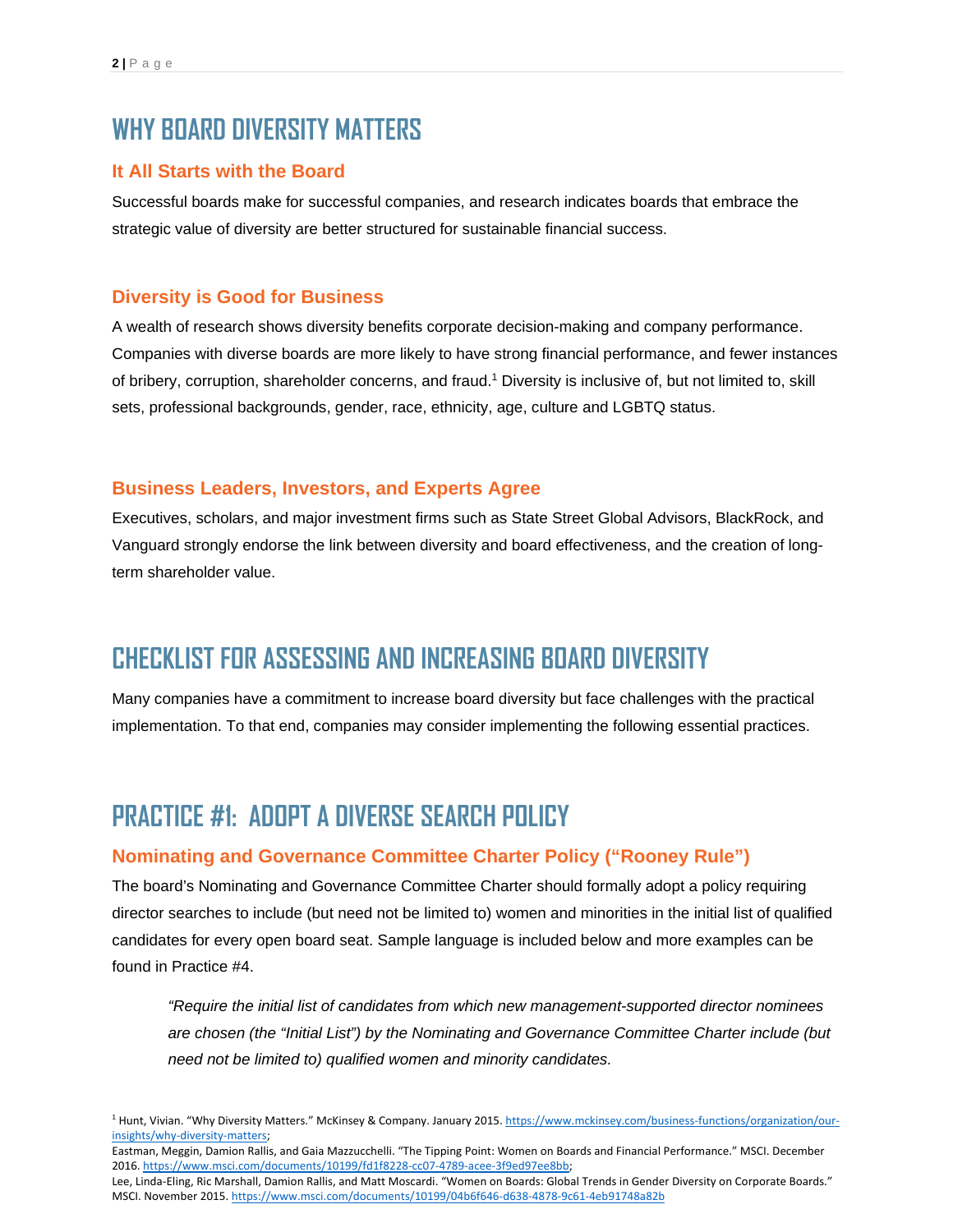#### **Policy Application to Third-Party Consultants**

The policy should also state that any third-party consultant or search firm asked to furnish a list of candidates be required to include qualified women and minority candidates. Sample language:

*"The Policy provides that any third-party consultant or search firm asked to furnish an Initial List will include such candidates."*

#### **Example Policies**

#### **Thor Industries (Director Election Criteria, DEF 14)**

*"Because research demonstrates that diversity enhances performance, the Company is committed to having a diverse Board. In furtherance of this commitment, the Nominating and Corporate Governance Committee shall require that the list of candidates to be considered by the Committee and/or the Board for nomination to our Board include candidates with diversity of race, ethnicity, and gender. Any third-party consultant asked to furnish an initial list will be requested to include such candidates."2*

#### **The Tile Shop, Inc. (Nominating & Corporate Governance Committee Charter)**

*"Search Firms. The Committee shall have the authority to retain and terminate any search firm to be used to identify director nominees, including the authority to approve such firm's fees and other retention terms. The Committee shall direct any search firm it retains to include in the firm's*  list of potential director candidates one or more qualified women and minority candidates. The *Company shall provide funding, as determined by the Committee, for the payment of compensation to any such search firms."3*

#### **Broaden the Candidate Pool**

In addition, the policy should expand the traditional candidate search criteria to seek qualified candidates from both non-executive corporate positions (e.g. looking beyond the C-Suite or CEOs) and nontraditional environments such as government, academic or non-profit organizations. This will help create a rich balance of perspectives in the boardroom.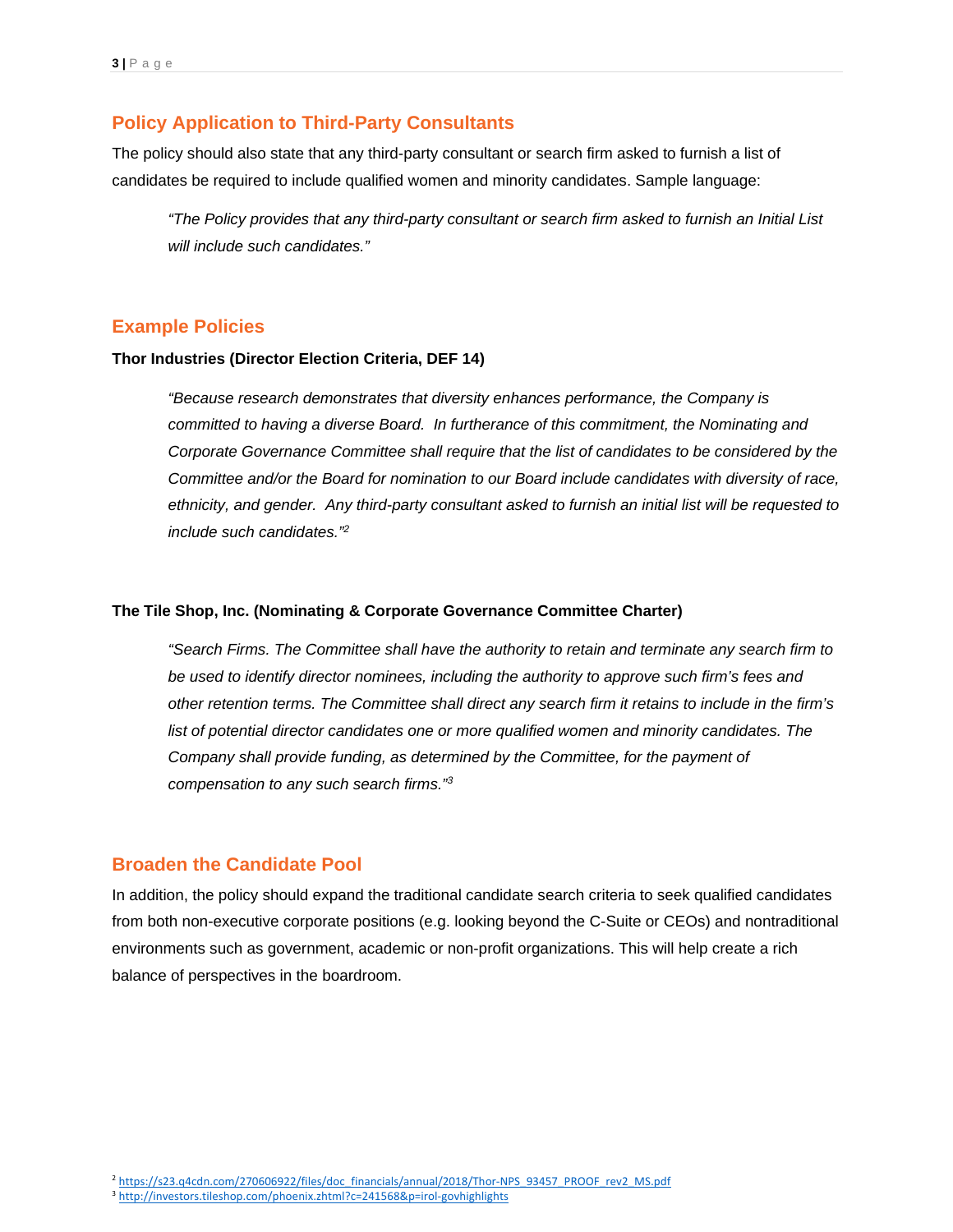# **PRACTICE #2: EXPAND THE CRITERIA FOR QUALIFIED BOARD CANDIDATES**

### **Evaluate Current Minimum Requirement**

Identify what qualifications are essential – such as digital or legal expertise – and ensure any additional requirements are not unnecessarily restrictive. Consider key attributes as part of the desired director qualifications, such as:

- High level of personal and professional integrity
- High level management experiences with strategic oversight responsibility
- Significant understanding of, and experience in, the industry or business environment
- Ability to work effectively with current board members and enhance board room deliberations

### **Consider First-time Directors with Skills and Experiences Meeting Criteria Agreed to by the Board and the Nominating and Governance Committee Charter, and Look Beyond Current CEOs and C-suite Executives.**

- First-time directors can be more likely to challenge the status quo and may be more willing to ask questions that encourage the board to consider more perspectives during deliberations.
- Younger directors can bring fresh perspectives to the boardroom and may better understand the company's target customers and employees.
- Business unit heads and others from outside the C-suite often have financial and operational experience that is just as relevant to board responsibilities as do CEOs and other C-suite executives.

# **PRACTICE #3: DEVELOP A BOARD COMPOSITION STRATEGY**

#### **Evaluate the Current Level of Board Diversity**

Implement a standardized process regularly examining the level of diversity on the board. Assess how the company's board diversity compares to the diversity of its customer base, its current and future workforce, and its company peer group, and discuss the implications for strategy and risk management.

## **Consider Establishing, and Maintaining Concrete Goals**

Consider setting goals for gender and racial diversity on the board. There is broad consensus calling on companies to have at least 30 percent of board members be diverse. Consider communicating these goals externally and including this information in the Nominating and Governance Committee Charter.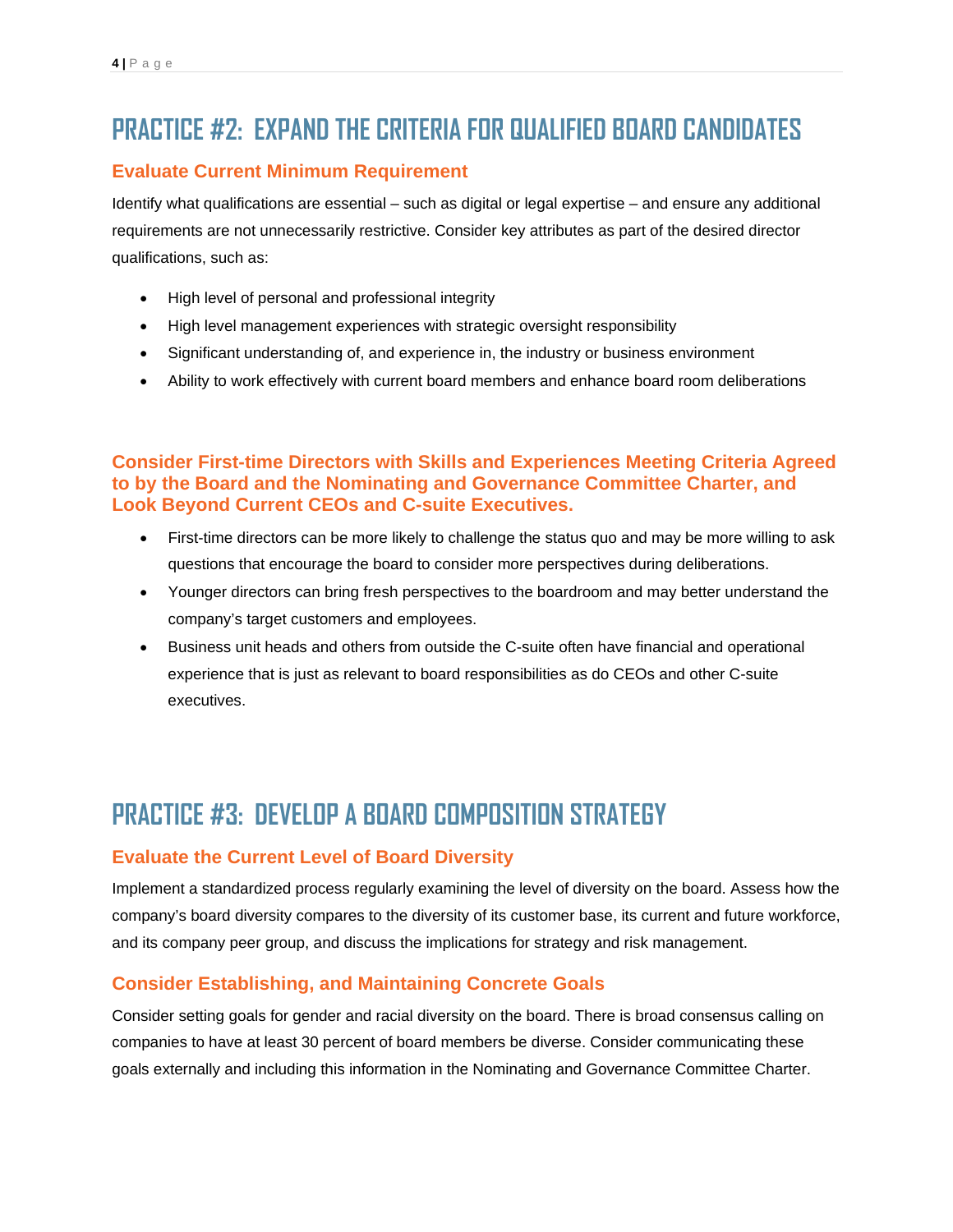### **Establish a Board Composition Strategy**

Establish both a short-term and long-term board composition strategies, including a focus on ensuring a sustainable level of board diversity. This strategy could include an assessment of the diversity of each board level committee.

As recommended by the Association of Executive Search and Leadership Consultants, "Create a matrix of current expertise and diversity, together with an understanding of term and age limits and overall board refreshment strategies. Consider the following:

- Changing business strategies.
- Strong board governance and risk management.
- Requisite board expertise and diversity mix, including specific targets.
- Board refreshment strategies.
- Succession planning.<sup>4</sup>

#### **Leverage the Board's Succession Planning Process**

- Identify current board members planning or considering retirement.
- Identify committees with open positions or near term retirements.
- Incorporate diversity goals into the board's consideration of composition, succession planning, board refreshment, and the board evaluation process.

## **Vest Accountability in the Nominating and Corporate Governance Committee Charter**

Ensure the Nominating and Corporate Governance Committee Charter assume responsibility for developing and executing the strategy to achieve board diversity with guidance and/or suffrage goals articulated in the committee's charter. The committee should review the current level of board diversity and the effectiveness of the search process in reaching the company's target at least annually and make updates as necessary.

<span id="page-4-0"></span><sup>14</sup> <https://www.aesc.org/insights/press-releases/diversity-and-inclusion-and-role-executive-search>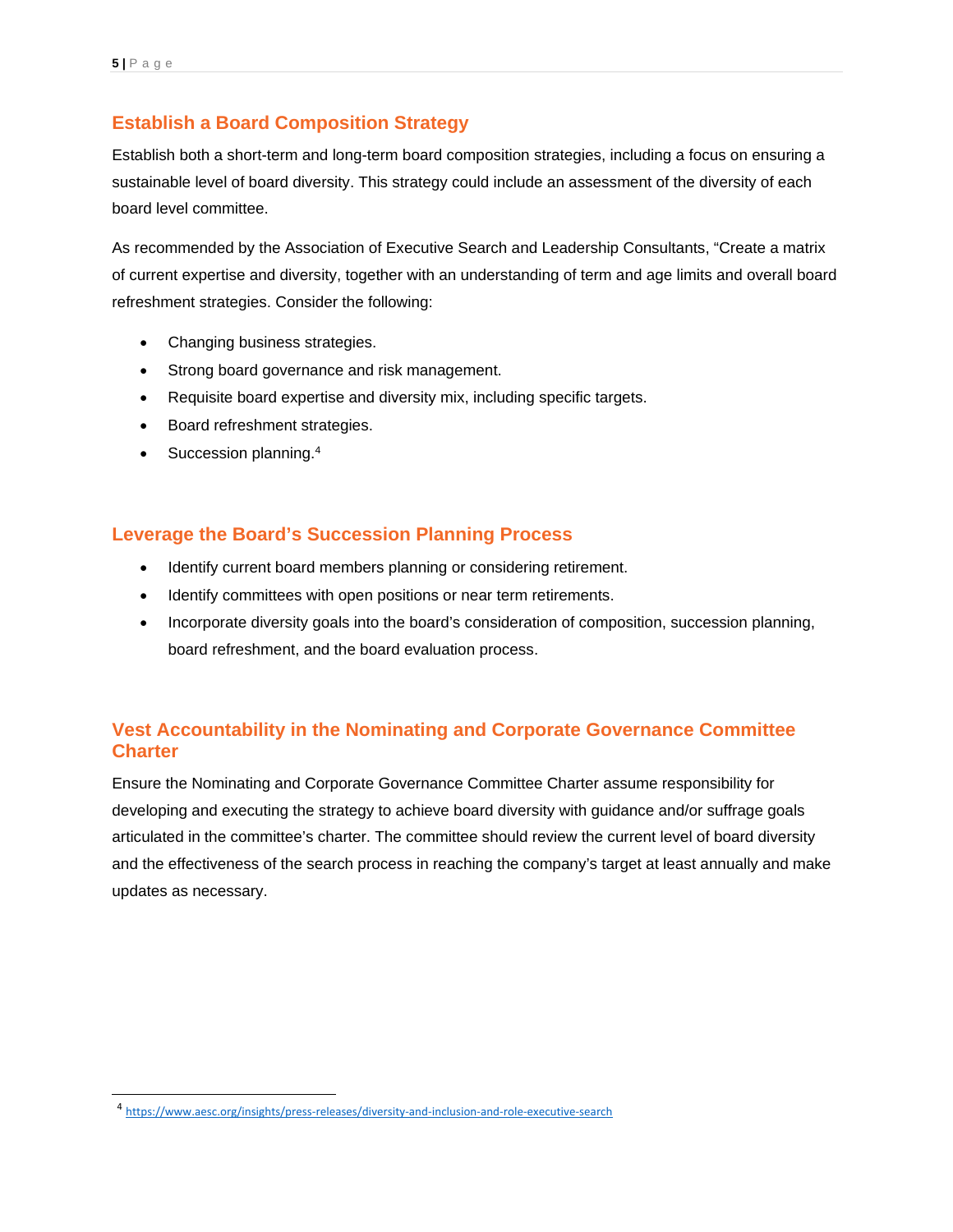# **PRACTICE #4: EXPLORE DIVERSE CANDIDATE SEARCH RESOURCES**

#### **Leverage Resources from Organizations, Directories, and Specialty Firms**

There are numerous organizations and service providers assisting companies in conducting a diverse board candidate search. Below are some helpful resources. *Note: References to the organizations listed below do not constitute or imply an endorsement by the Midwest Investors Diversity Initiative*.

| <b>ORGANIZATION</b>                                                           | <b>WEBSITE</b>                                                                                              |
|-------------------------------------------------------------------------------|-------------------------------------------------------------------------------------------------------------|
| <b>Agility Executive Search</b>                                               | www.agilityexecutivesearch.com                                                                              |
| <b>Ascend by Pinnacle</b>                                                     | www.ascendleadership.org                                                                                    |
| <b>Athena Alliance</b>                                                        | https://athenaalliance.org/                                                                                 |
| <b>Boston Club</b>                                                            | www.ascendleadership.org                                                                                    |
| <b>Catalyst</b>                                                               | www.catalyst.org                                                                                            |
| Directors Academy: Resource for Identification of Diverse<br><b>Directors</b> | http://directorsacademy.com/                                                                                |
| <b>DirectWomen</b>                                                            | www.directwomen.org                                                                                         |
| Diverse Directors DataSource - 3D                                             | https://www.calstrs.com/general-information/3d-<br>diverse-director-datasource-benefits                     |
| The Diverse Corporate Directors Coalition (DCDC)                              | http://latinocorporatedirectors.org/wp-<br>content/uploads/2018/10/DCDC-About-the-Coalition-8-<br>14-18.pdf |
| <b>Diversified Search</b>                                                     | https://diversifiedsearch.com/                                                                              |
| <b>Diversity in Boardrooms</b>                                                | www.diversityinboardrooms.com/                                                                              |
| <b>Equilar Diversity Network</b>                                              | www.equilar.com/boardedge-issuers.html                                                                      |
| <b>HACR Hispanics in Corporate America</b>                                    | www.hacr.org                                                                                                |
| <b>Inforum Board Access</b>                                                   | https://inforummichigan.org/talent-<br>development/inforum-boardaccess                                      |
| <b>ION</b>                                                                    | www.ionwomen.org/                                                                                           |
| <b>Latino Corporate Directors Association</b>                                 | http://latinocorporatedirectors.org/                                                                        |
| The Leader's Edge - Leaders by Design (TLE/LBD)                               | http://the-leaders-edge.com/                                                                                |
| <b>Rooney Rule Compendium</b>                                                 | <b>Rooney Rule Compendium</b>                                                                               |
| Sigma Pi Phi: African American Board Talent in the 21 <sup>st</sup> Century   | https://bouledirectors.org/                                                                                 |
| <b>Thirty Percent Coalition</b>                                               | www.30percentcoalition.org                                                                                  |
| Watermark                                                                     | www.wearewatermark.org/                                                                                     |
| Women Business Leaders of the U.S. Health Care Industry<br><b>Foundation</b>  | www.wbl.org/                                                                                                |
| <b>Women in the Boardroom</b>                                                 | http://womenintheboardroom.com/                                                                             |
| <b>Women's Leadership Foundation</b>                                          | https://womensleadershipfoundation.org/                                                                     |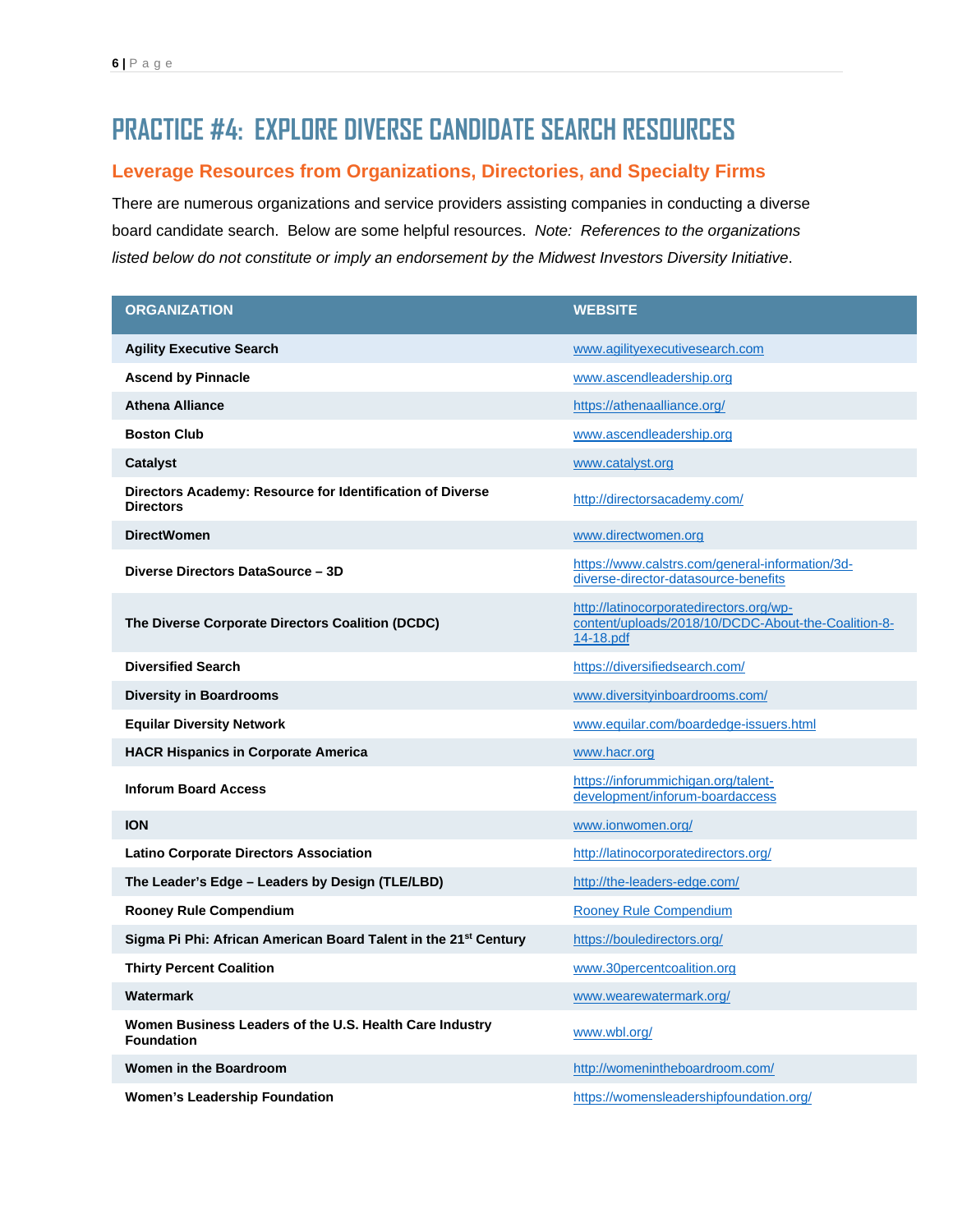#### **If the Board Chooses to Hire a Search Firm, Select One with a Proven Track Record of Recruiting Diverse Candidates**

Companies engaging third-party search firms to identify candidates should employ firms with a proven track record of placing diverse director candidates, and have access to a diverse candidate pool. Search firms should be able to show a clear and convincing strategy as to how they identify candidates' slates of adequate diversity, and be able to share explicit features of their search process that garner more diverse candidate slates, eliminate bias, and improve success of diverse candidates.

## **PRACTICE #5: DISCLOSE BOARD DIVERSITY ATTRIBUTES TO INVESTORS**

#### **Report the Gender and Race/Ethnicity of Individual Directors in Matrix Format**

Investors rely on board diversity data to understand a company's board composition and to assess governance strengths and weaknesses. There is wide agreement among institutional investors that this information should be provided in the context of an overall director skill matrix included in the company's annual proxy statement, which enables investors to clearly ascertain the level of racial/ethnic and gender diversity among individual board directors, and it enables comparability across companies. While companies can and should customize the director skill matrix to match their unique circumstances, all matrices should include *individual director-level information on gender and race/ethnicity* at a minimum, as well as consider including other diversity attributes as well.

- To view a model company disclosure in this regard, see:
	- o Page 21 of the [2021 Proxy Statement of Crown Castle International,](https://www.crowncastle.com/investors/currentproxy.pdf) or
	- o Page 6 of the [2021 Proxy Statement of IDEX Corporation.](https://investors.idexcorp.com/static-files/17431ab6-3f90-4462-9e2a-816e59a99473)
- Additional board matrix examples can be found at the following webpage: [https://comptroller.nyc.gov/services/financial-matters/boardroom-accountability](https://comptroller.nyc.gov/services/financial-matters/boardroom-accountability-project/boardroom-accountability-project-2-0/)[project/boardroom-accountability-project-2-0/](https://comptroller.nyc.gov/services/financial-matters/boardroom-accountability-project/boardroom-accountability-project-2-0/)

#### **Memorialize Diversity Considerations in Policy**

Incorporate any relevant diversity practices, priorities, and targets into corporate governance guidelines, director refreshment policies, and the Nominating and Corporate Governance Committee charters.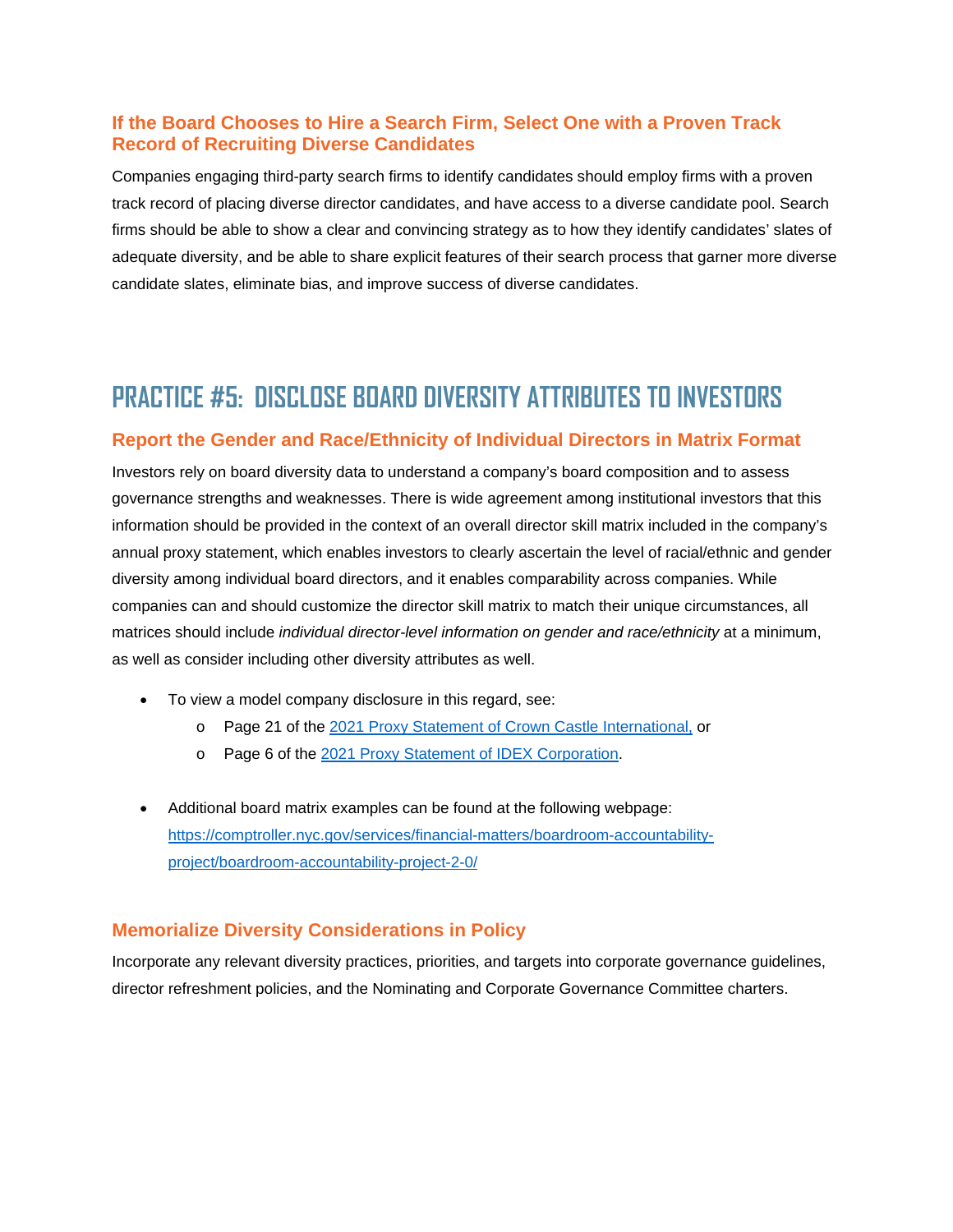# **PRACTICE #6: ELIMINATE UNCONSCIOUS BIAS**

## **Avoid Tokenism**

Numerous studies have identified unconscious bias as a key driver of the lack of diversity on corporate boards. A 2016 study published by the Harvard Business Review found that including more than one woman or minority in a finalist pool lessens unconscious bias.<sup>5</sup> The probability of a woman or minority being selected drastically increases when two or more minorities or women are in the pool of finalists.



The Relationship Between Finalist **Pools and Actual Hiring Decisions** According to one study of 598 finalists

## **Recruit Top Talent**

The supply of qualified women and minorities exists and an expectation of diversity does not negate an expectation of skills or expertise. A board skill matrix can assist companies in aligning their strategic vision with the necessary mix of talent.

## **Conduct Unconscious Bias Training**

Many training guides and resources are available to conduct unconscious bias training, such as the example provided below.

• [Google's Unconscious Bias Facilitate Guide and Slides](https://rework.withgoogle.com/guides/unbiasing-raise-awareness/steps/give-your-own-unbiasing-workshop/)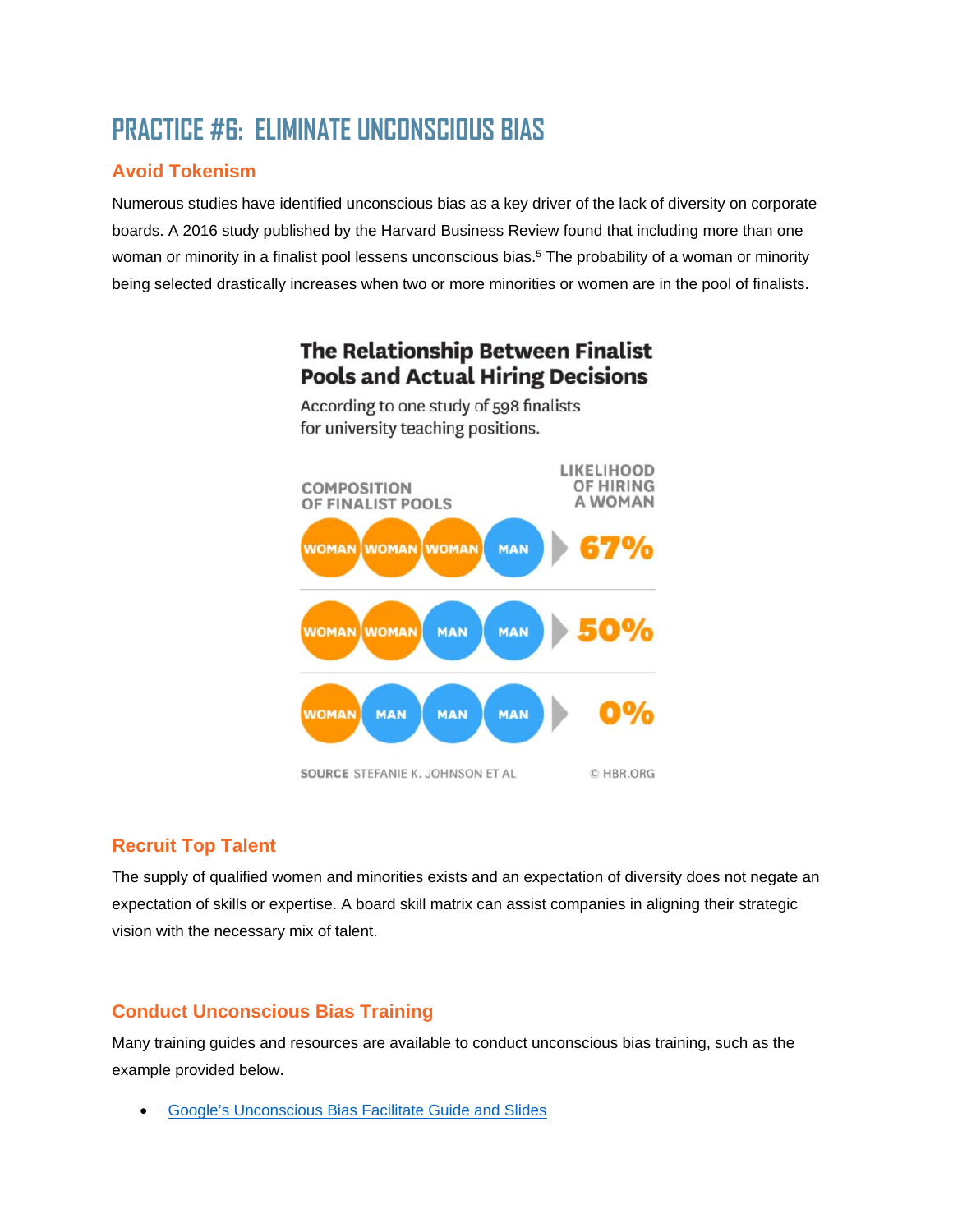# **PRACTICE #7: DISCLOSE YOUR COMPANY'S CONSOLIDATED EEO-1 REPORT**

## **The Consolidated EEO-1 Report is the Gold Standard for Workforce Diversity Disclosure**

Numerous studies have found companies with diverse and inclusive workplaces provide a competitive advantage by encouraging varied perspectives that can better anticipate shifts in consumer preferences, reducing costly turnover, and increasing productivity and morale.<sup>[2,](#page-8-0) [3](#page-8-1)</sup> Such companies are better positioned to recruit the most talented employees from the broadest possible labor pool, a particularly critical benefit in the context of the current U.S. labor shortage.

Given the link between diverse and inclusive workplaces and long-term shareholder value, institutional investors seek greater transparency and accountability on workforce composition to better assess the efficacy of diversity, equity and inclusion programs and policies. The world's largest asset managers, including BlackRock<sup>[4](#page-8-2)</sup> and State Street Global Advisors,<sup>[5](#page-8-3)</sup> have specifically asked companies to disclose workforce demographics included in EEO-1 reports.

The Consolidated EEO-1 Report is the "gold standard" for workforce diversity disclosure, enabling companies to clearly demonstrate their commitment to diversity and their ability to hire, retain, and promote employees of color and women. As such, investors encourage companies to publicly release its Consolidated EEO-1 Report.

#### **Post the Report on Your Company Website Annually**

Numerous companies have placed a scanned copy of their annual Consolidated EEO-1 Report on their public website. Others have included it within their annual sustainability or corporate responsibility report. It is vital for comparability purposes that companies release their official EEO-1 submission as provided to the U.S. Equal Employment Opportunity Commission, as opposed to providing a customized or slimmed down version. It is also vital that companies provide this Report on an annual basis to establish a historical record and demonstrate progress.

#### **Provided Supplemental Information on Progress Made to Manage Diversity, Equity, and Inclusion within the Company's Workforce**

If your firm is concerned that EEO-1 data does not accurately depict its commitment to diversity, equity and inclusive, it can provide additional context to investors. Just as with traditional financial reporting, supplemental information is extremely useful and can lead to more nuanced and accurate interpretation of data by investors.

<span id="page-8-3"></span><sup>5</sup> [https://www.ssga.com/us/en/institutional/etfs/insights/diversity-strategy-goals-disclosure-our-expectations-for-public](https://www.ssga.com/us/en/institutional/etfs/insights/diversity-strategy-goals-disclosure-our-expectations-for-public-companies)**[companies](https://www.ssga.com/us/en/institutional/etfs/insights/diversity-strategy-goals-disclosure-our-expectations-for-public-companies)** 

<span id="page-8-0"></span><sup>2</sup> <https://www.mckinsey.com/featured-insights/diversity-and-inclusion/diversity-wins-how-inclusion-matters>

<span id="page-8-1"></span><sup>3</sup> <https://www.americanprogress.org/issues/economy/reports/2021/08/23/502287/time-workforce-disclosure-reset/>

<span id="page-8-2"></span><sup>4</sup> <https://www.bloomberg.com/news/articles/2020-12-10/blackrock-plans-to-push-companies-on-racial-diversity-in-2021>